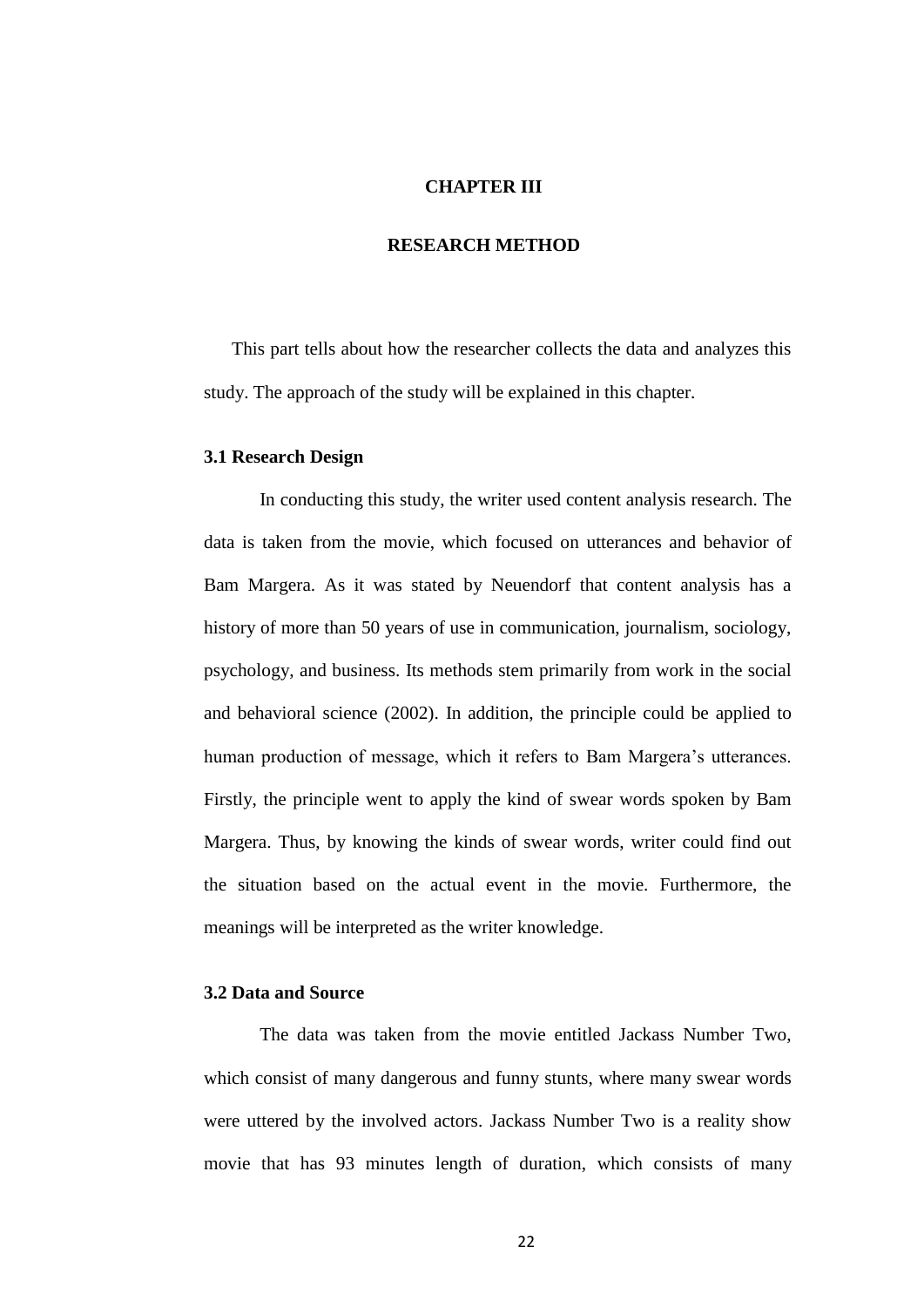dangerous and funny stunts. The data of this study is straight from one of the cast members named Bam Margera, who is the one that produces many kinds of swear words. Swear words appeared in many scenes he was starring.

# **3.3 Technique of Data Collection**

The data was taken from conversation of Jackass Number Two which only involves conversations of Bam Margera. The conversation was from subtitle file of Jackass Number Two. The writer transcribes the subtitle file into script. Thus, unnecessary data was deleted in order to avoid confusions and technical errors.

### **3.4 Instrument**

The instruments of this research is the researcher himself. The data was collected by watching the movie Jackass Number Two and transcribing the conversations. It is taken from utterances of Bam Margera. All the activities was done by the personal computer and office software.

## **3.5 Technique of Data Analysis**

After collecting data, the writer did many steps to analyze the data. First, the writer arranges the swear words into a table which contains of many categories of swear word that was taken from the movie entitled "Jackass Number Two". Secondly, the writer put in the categories and writed an analysis within by describing the actual events that happen in the movie, in particular when the scenes of Bam Margera. Afterwards, each word was